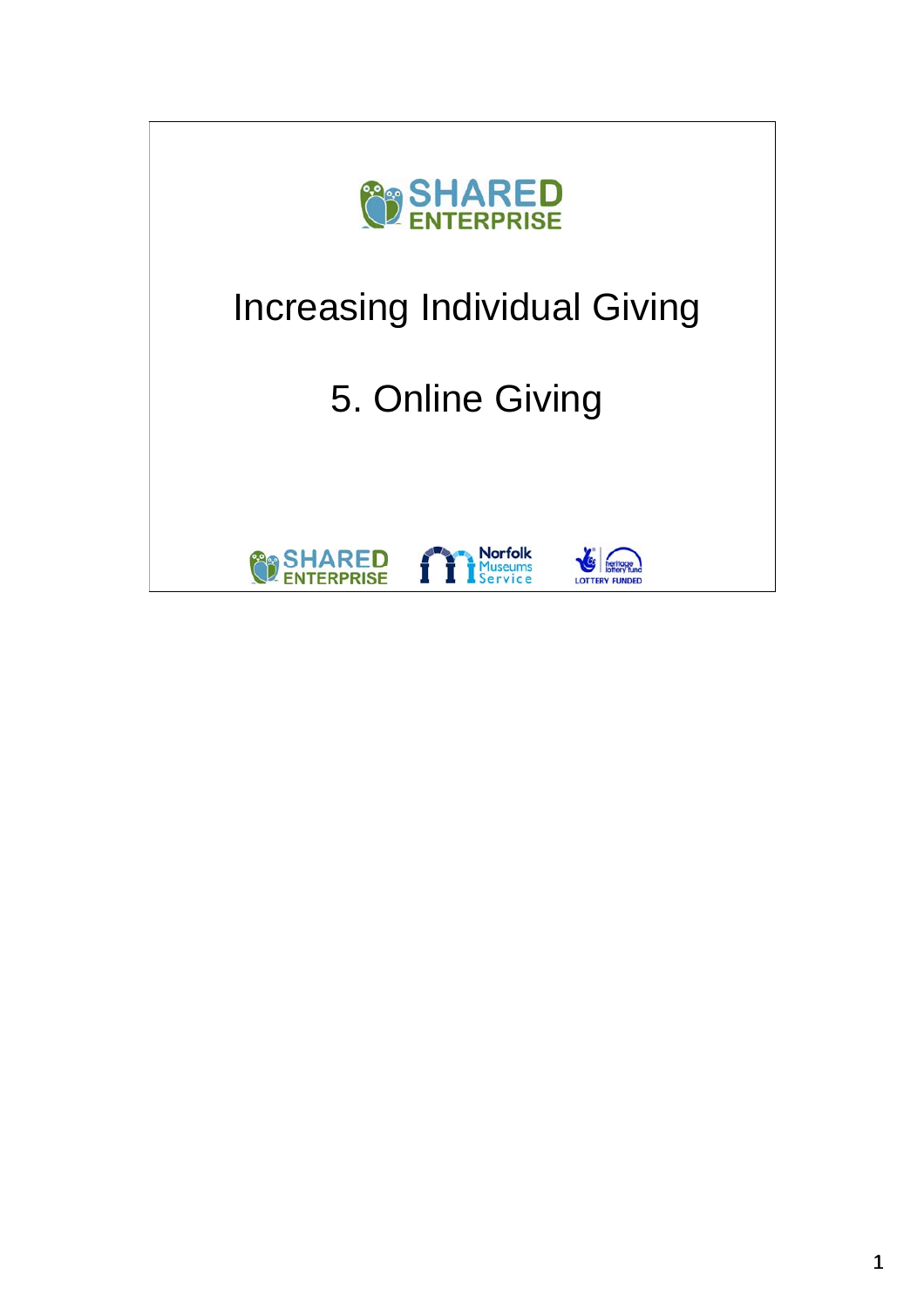

**NB SHARED Enterprise does not endorse or recommend any particular online giving service. This is not a comprehensive or exhaustive list of online giving providers. Before choosing to use any online giving service, careful research should be undertaken to inform your decision.**

#### **Online giving platforms:**

Many different platforms. Some for UK fundraising, some specifically for global causes.

Most are profit-making companies, some are run by charities.

Most charge, with charges being very variable.

#### **How they work:**

-Charities register and can set up their own page

-With most, individuals can set up a page to raise funds for the charity of their choice

-One-off campaigns or ongoing or multiple-fundraiser campaigns, like Race for Life

-Easy to donate – simple online payment, goes direct to charity, some offer Paypal and text giving options

-Most integrate with social media, big ones have apps for mobile, and apps that integrate with Facebook and Twitter – easy to reach lots of people, globally

-Badge on your website

-Instant thank-you message by email or text to your donors

-Possible to stay in touch with donors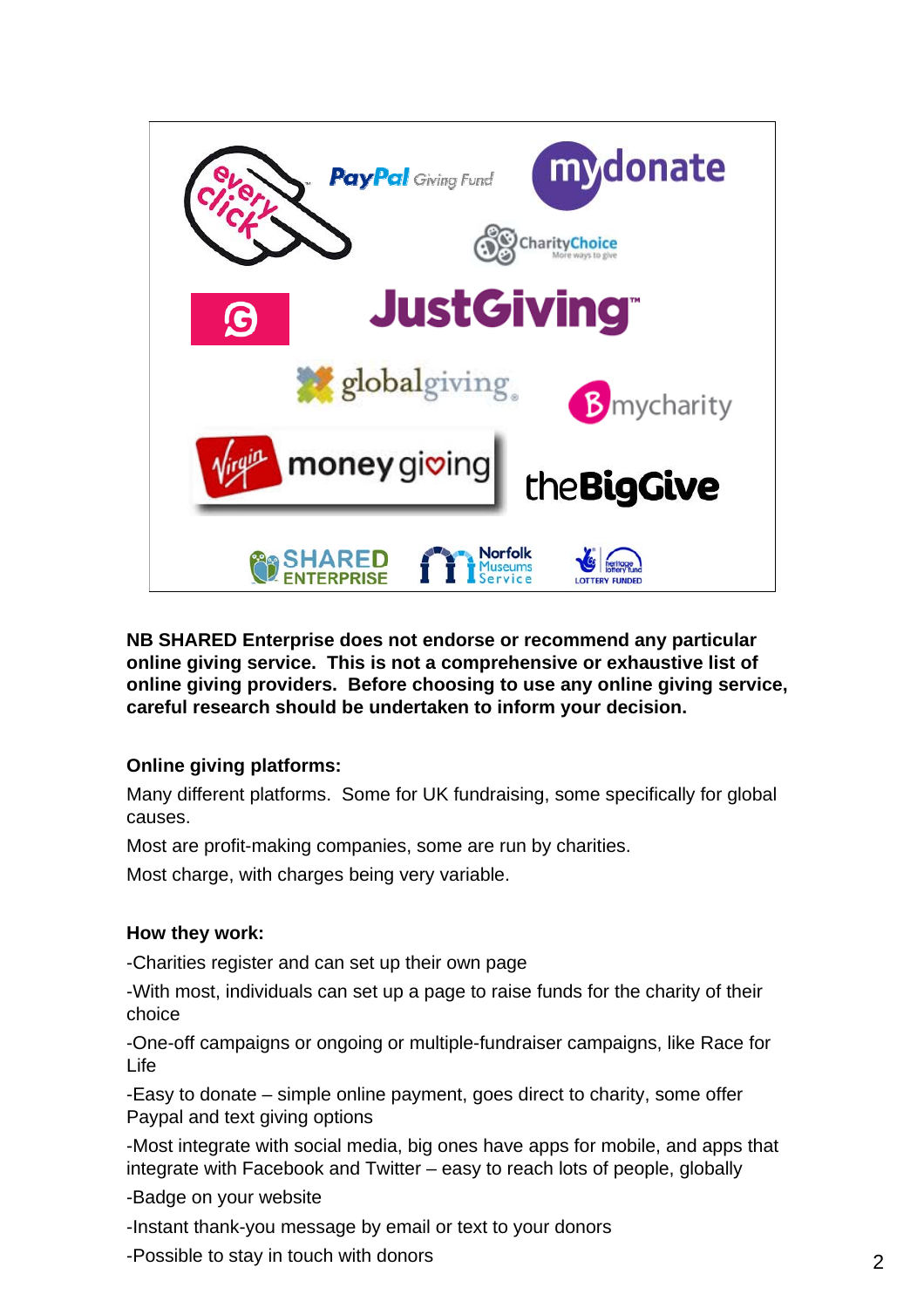

Will mainly apply to independent museums.

Others (eg LA) could access online giving via their Friends Group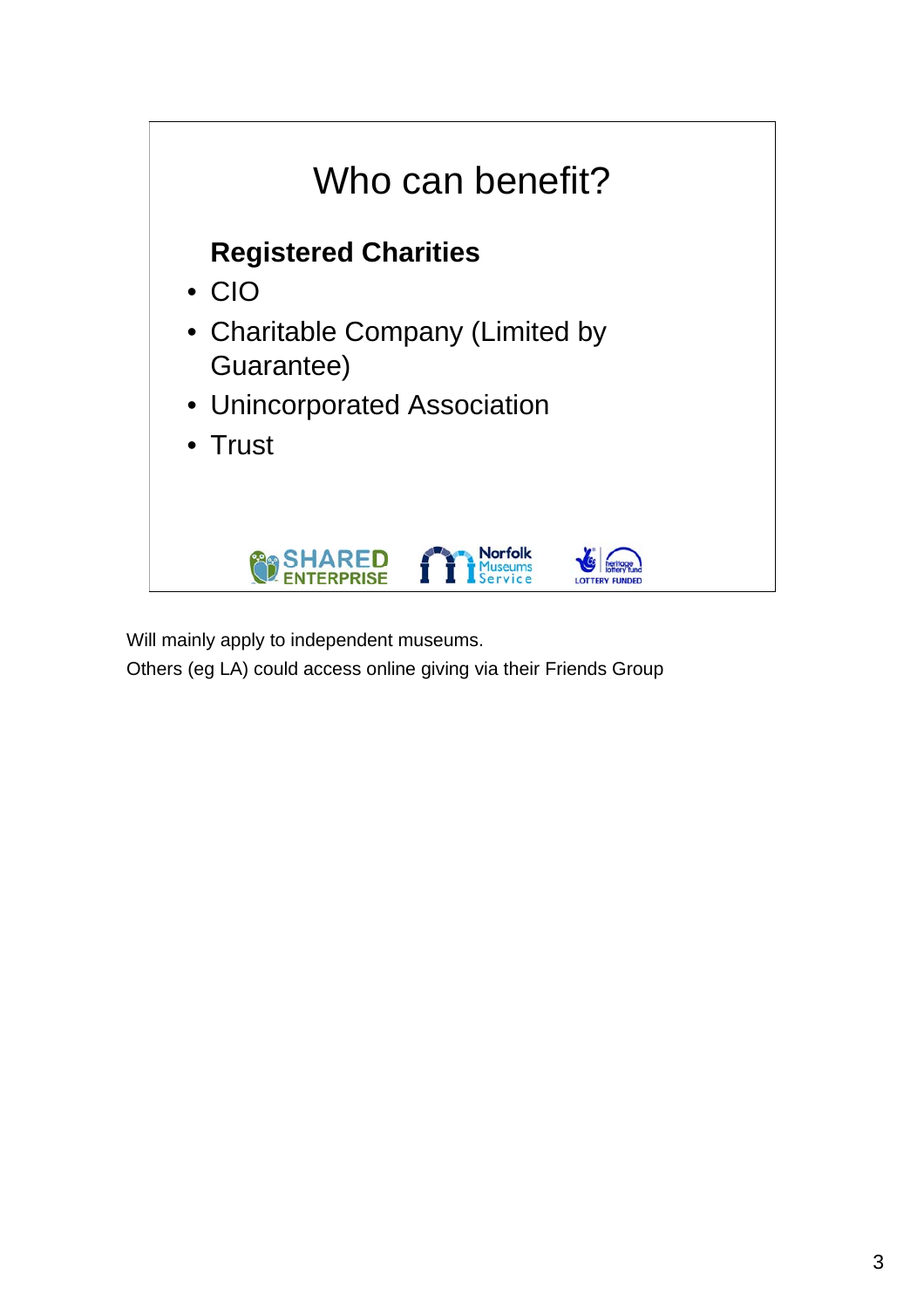# Factors to consider • How much are you aiming to raise? • What are you raising money for? • One-off campaign or ongoing fundraising?

- How many people are fundraising on your behalf?
- Do you want to offer PayPal or text donations?
- How will you direct people to your online giving page?
- Who will monitor your campaign? What skills do they have?
- How will you celebrate success?

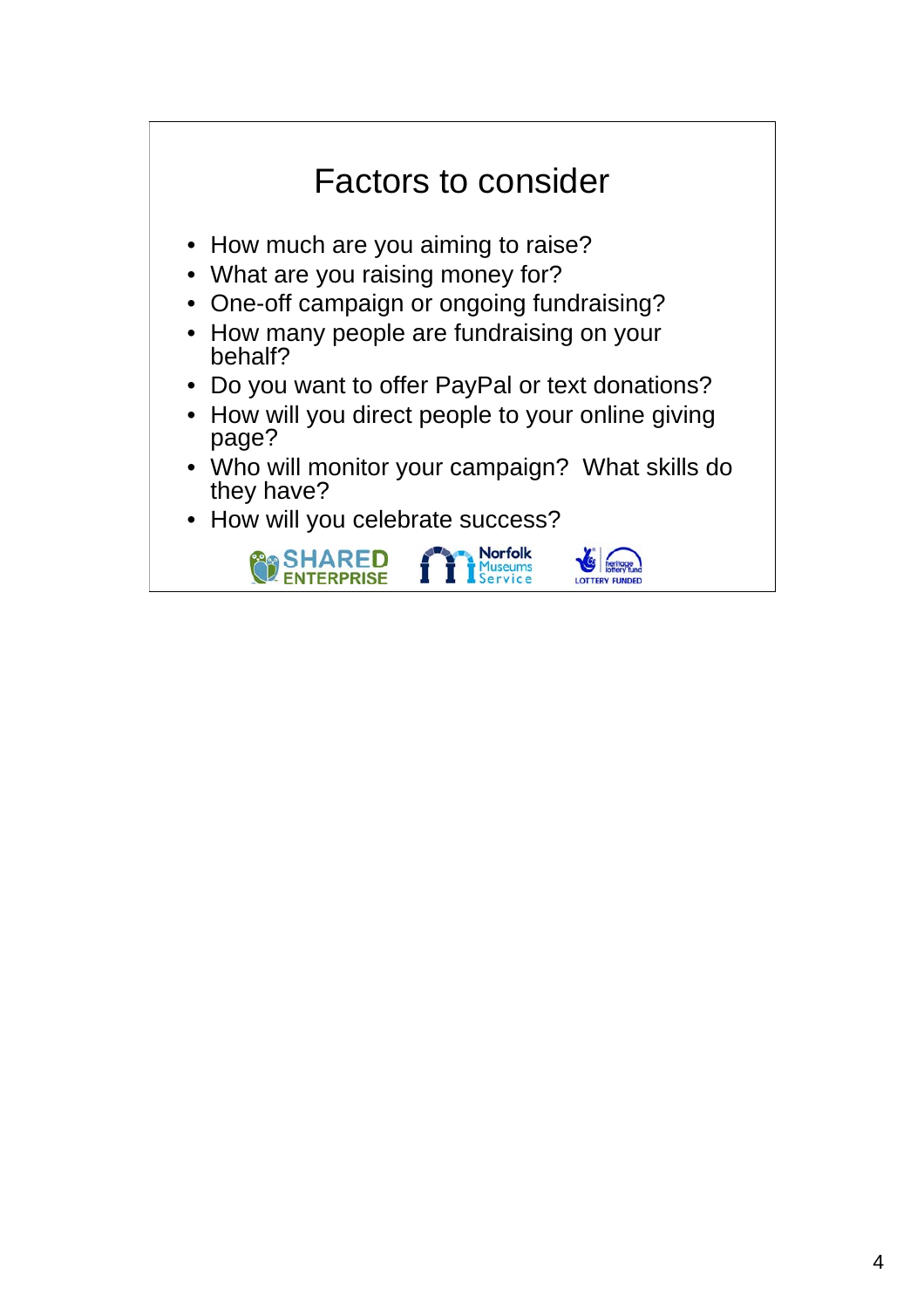

Bigger platforms are used by more of the big charities and are therefore likely to reach larger audiences.

They also have more links with other sites, eg twitter and facebook followers.

Smaller sites might be less visible to audiences, although charges could be less. Some are run by charities with no fees.

Where set-up fees or subscription payments are involved, will you reach a large enough audience to justify the cost, or could you raise enough using a smaller, cheaper platform?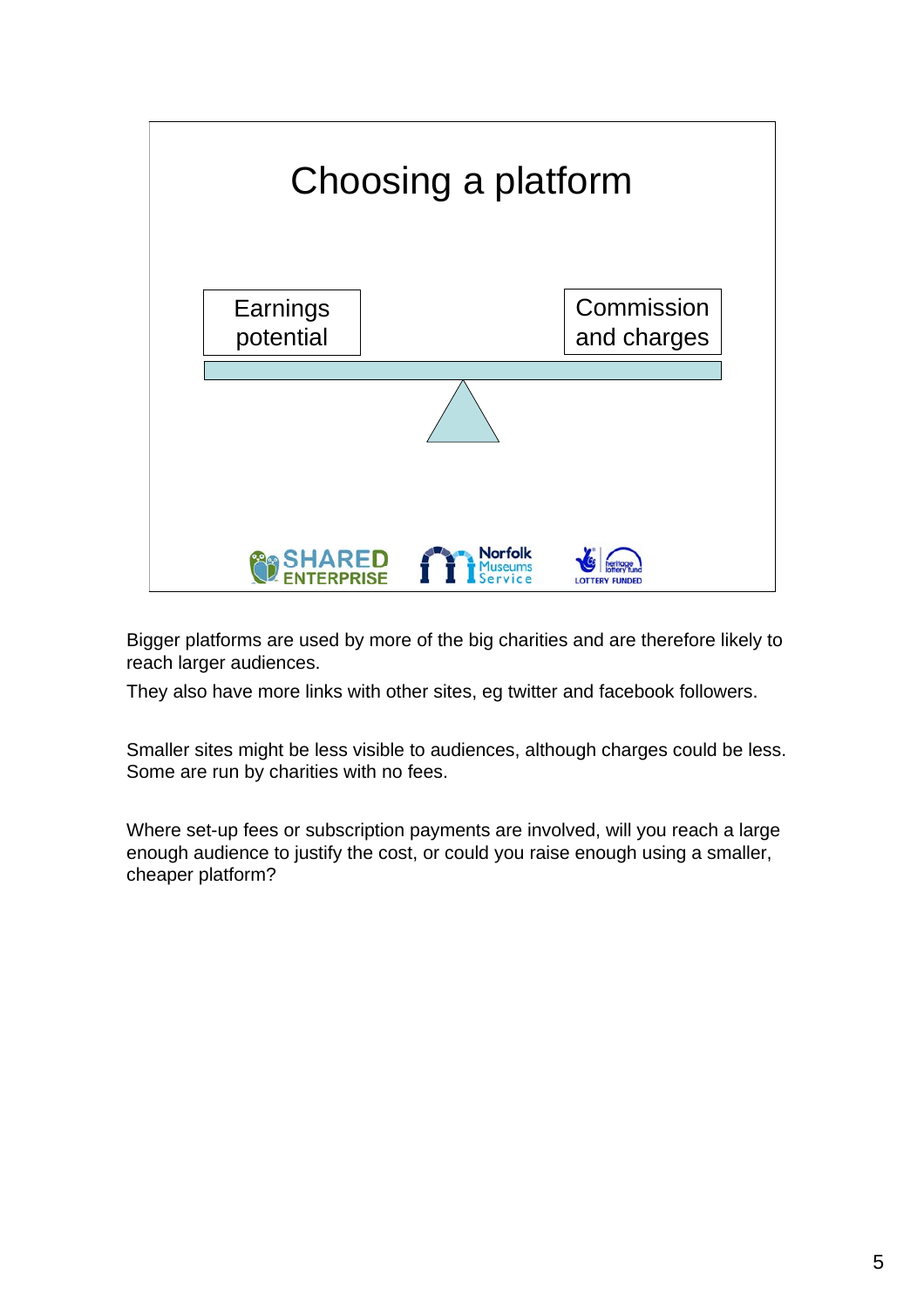## Questions to ask

- How much will you be charged?
- Will Gift-Aid be claimed on your behalf?
- How often will money be paid to you?
- Can you retrieve donor's details to add to your own database for future contact?
- How easy is the donation process?
- How long has the company been trading?
- Is the site trusted?
- Which other charities are registered with them?

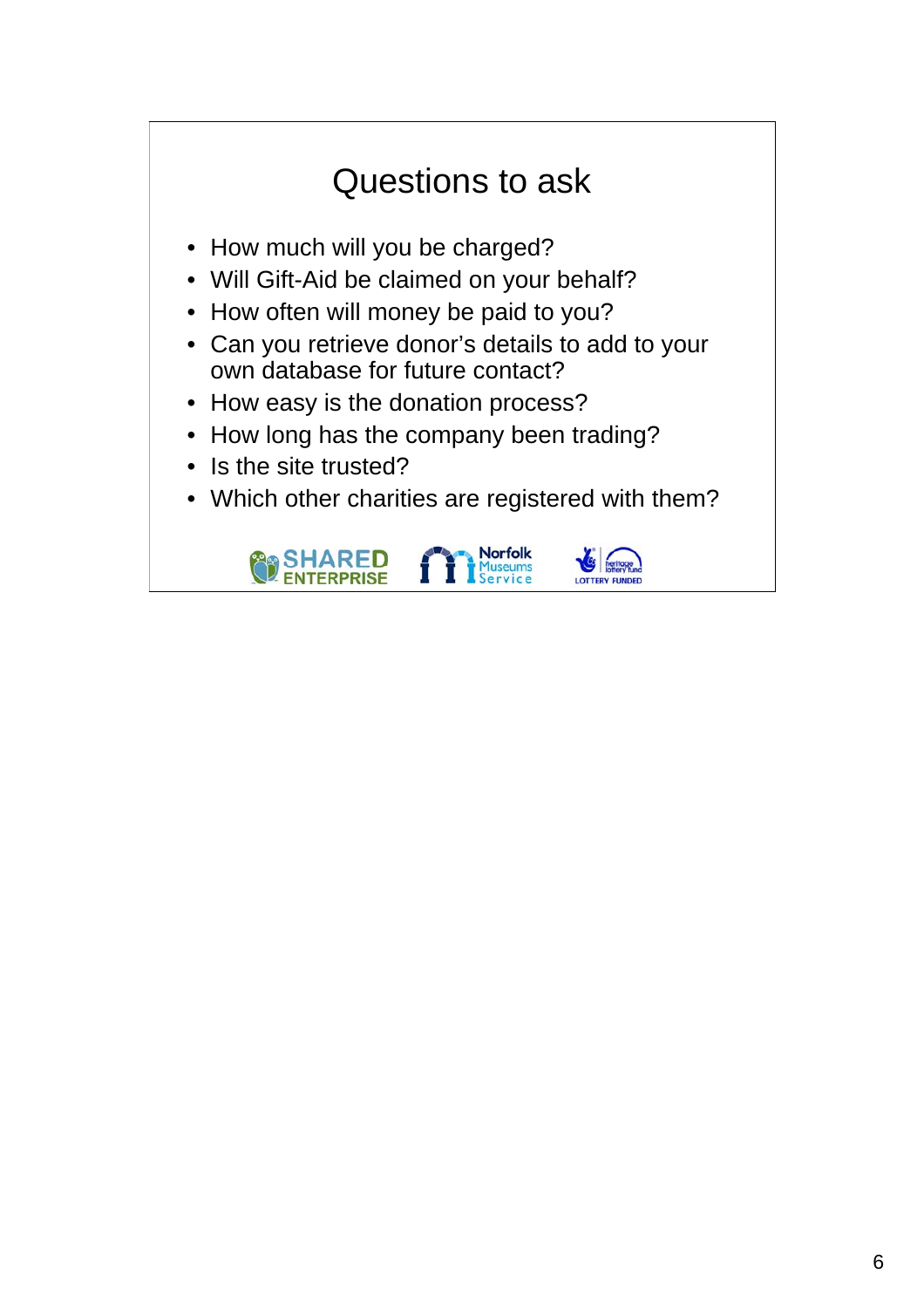|                                      | Amount given directly<br>to charity     | <b>Transaction</b><br>fees/VAT             | <b>Charges</b> to<br>charity | Number of charities<br>signed up |
|--------------------------------------|-----------------------------------------|--------------------------------------------|------------------------------|----------------------------------|
|                                      |                                         | Donate to UK charities:                    |                              |                                  |
| Givey                                | £12.50                                  | £O                                         | £O                           | 8.000                            |
| <b>MyDonate</b>                      | £12.35                                  | £0.15                                      | £O                           | 3.500                            |
| <b>Charity Choice</b>                | £12.25                                  | £0.25                                      | £O                           | 4.000                            |
| <b>Virgin Money</b><br><b>Giving</b> | £12.15                                  | £6.35                                      | £120.00 -<br>one off         | 9.000                            |
| <b>Every Click</b>                   | £11.92                                  | £0.58                                      | £Ω                           | 220,000                          |
| <b>JustGiving</b>                    | £11.74                                  | £0.76                                      | $£15 -$<br>monthly           | 8,000                            |
|                                      |                                         | Donate to global causes:                   |                              |                                  |
| <b>The Big Give</b>                  | £12.00                                  | £0.50                                      | £0                           | 9.700                            |
| <b>Global Giving</b>                 | £11.25                                  | £1.25                                      | £O                           | 600                              |
|                                      |                                         | Donate and fundraise through online sales: |                              |                                  |
| <b>Paypal Giving</b><br>Fund         | £12.50                                  | £Ω                                         | £Ω                           | 4.000                            |
|                                      | Source: Money-Saving Expert (June 2014) |                                            |                              |                                  |

 $\sqrt{ }$ 

Click Money-Saving Expert Link to see more information about individual platforms, including how easy it is for charities to register and for individuals to set up a page.

PayPal Giving Fund is for online sales for charities. Could be feasible for running an online shop, but might not be the most appropriate way to run it.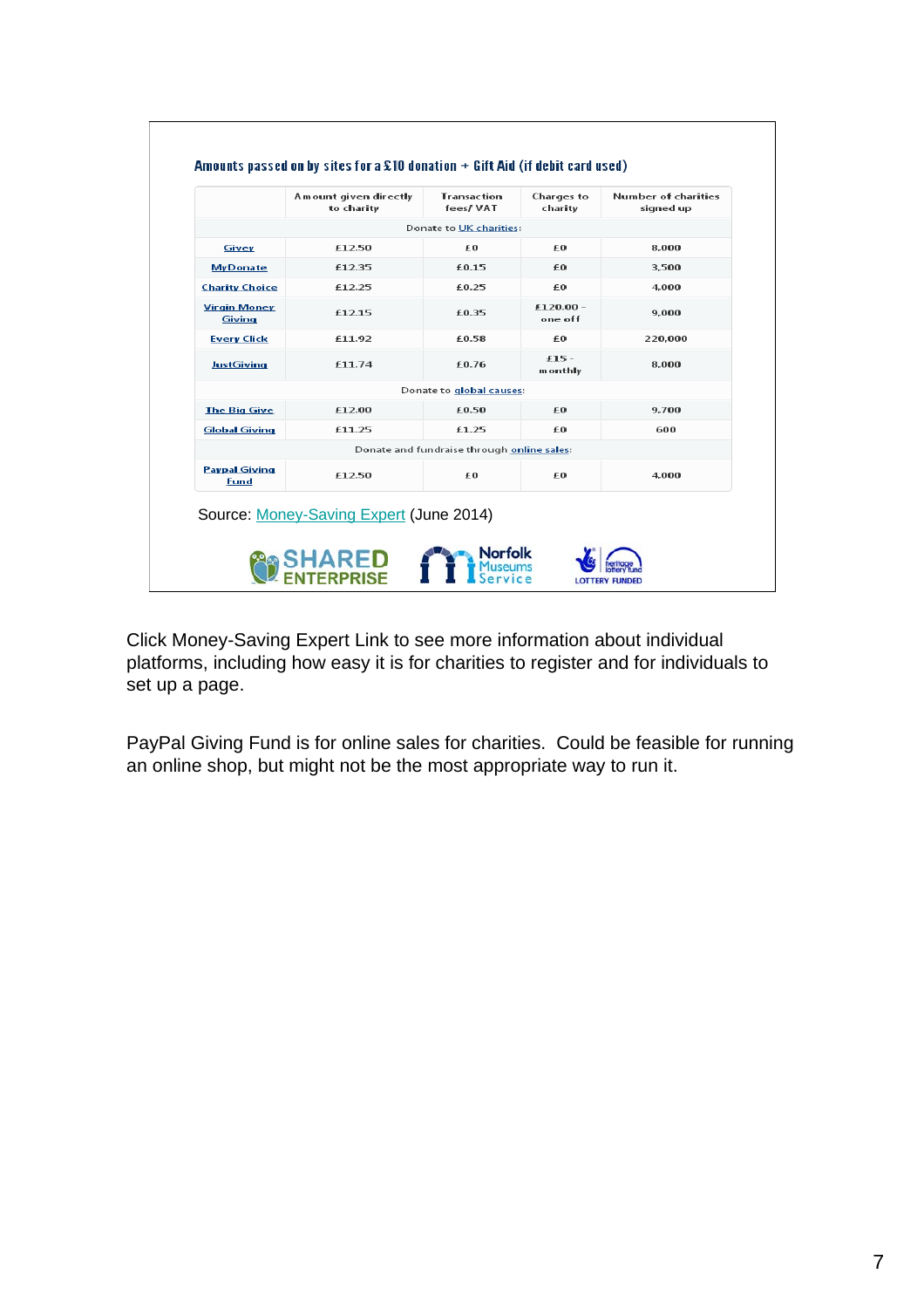

Donors do not have to have a PayPal account to be able to donate.

You would need to set up a PayPal account, linked to your bank account. Proof of charitable status required.

**PayPal can be set up to collect Gift-Aid Data, but you have to use the data to claim the money from HMRC yourself. See next 2 slides for instructions.**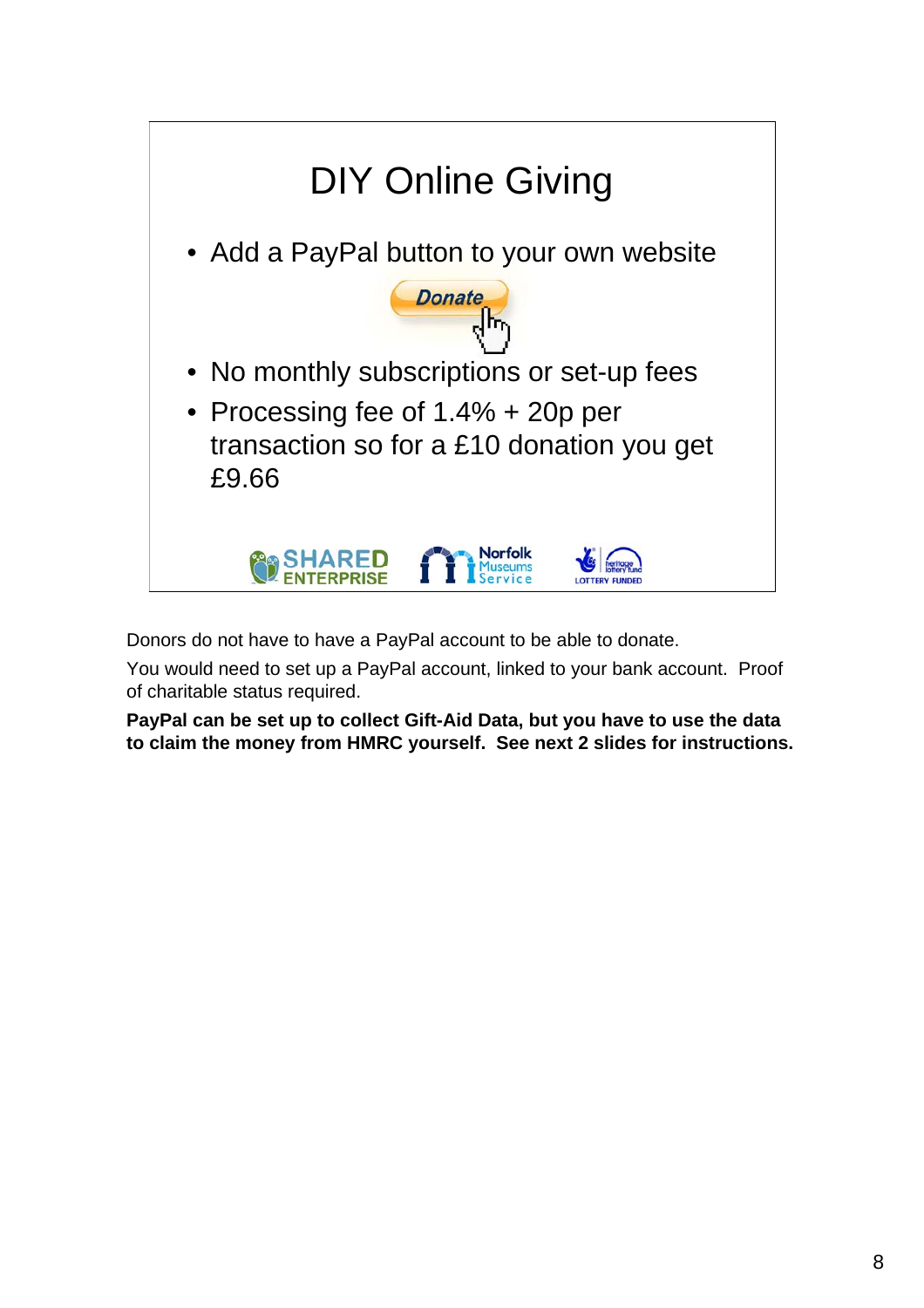### Instructions for setting up PayPal Donate to collect Gift-Aid (1)

You will want a system setup to collect who selects to pay Gift Aid so you can make the claim to the HRMC. To do that you will need to create a 'Buy Now' button instead of a 'Donate' button:

- 
- 1. Go to www.paypal.co.uk and log in to your account.<br>2. Click the Profile icon (the head and shoulders icon) 2. Click the Profile icon (the head and shoulders icon) at the top of the page and then select Profile and Settings from the drop-down menu.
- 3. Select My selling preferences on the left side of the page.
- 1. In the 'Selling online' section, click Update beside 'PayPal buttons'.<br>5. Click Action or Create new button to get started.
- 5. Click Action or Create new button to get started.<br>6. Select the button type as 'Buy Now'
- 6. Select the button type as 'Buy Now'<br>7. Put in a name for the button under if Put in a name for the button under item name (i.e. donation for...)
- 8. Leave the price blank which will allow people to enter their own amount or enter a fixed donation amount.
- 9. In the 'customise button' box tick the 'Add drop-down menu without prices' option
- 10. Name the drop-down menu "Gift Aid"
- 11. Change 'Option 1' to 'No' and change 'Option 2' to 'Yes' (legally donators need to opt-in to Gift Aid so the default is
- no)
- 12. Click on the 'customise text and appearance' option 13. Select the 'Use you own button image'
- 14. Enter the URL address of a PayPal 'Donate' button image saved on your server
- 15. In Step 3 of the button select the option that the buyers address is required
- 16. Click on 'Create button' on the bottom of the screen
- 17. Copy and paste the created code to the source code of your website

The button will now look like a 'Donate' button but have that Gift Aid option ready. Every time that button is used<br>the Gift Aid information will be recorded. You can then download your transaction history into a spreadshe

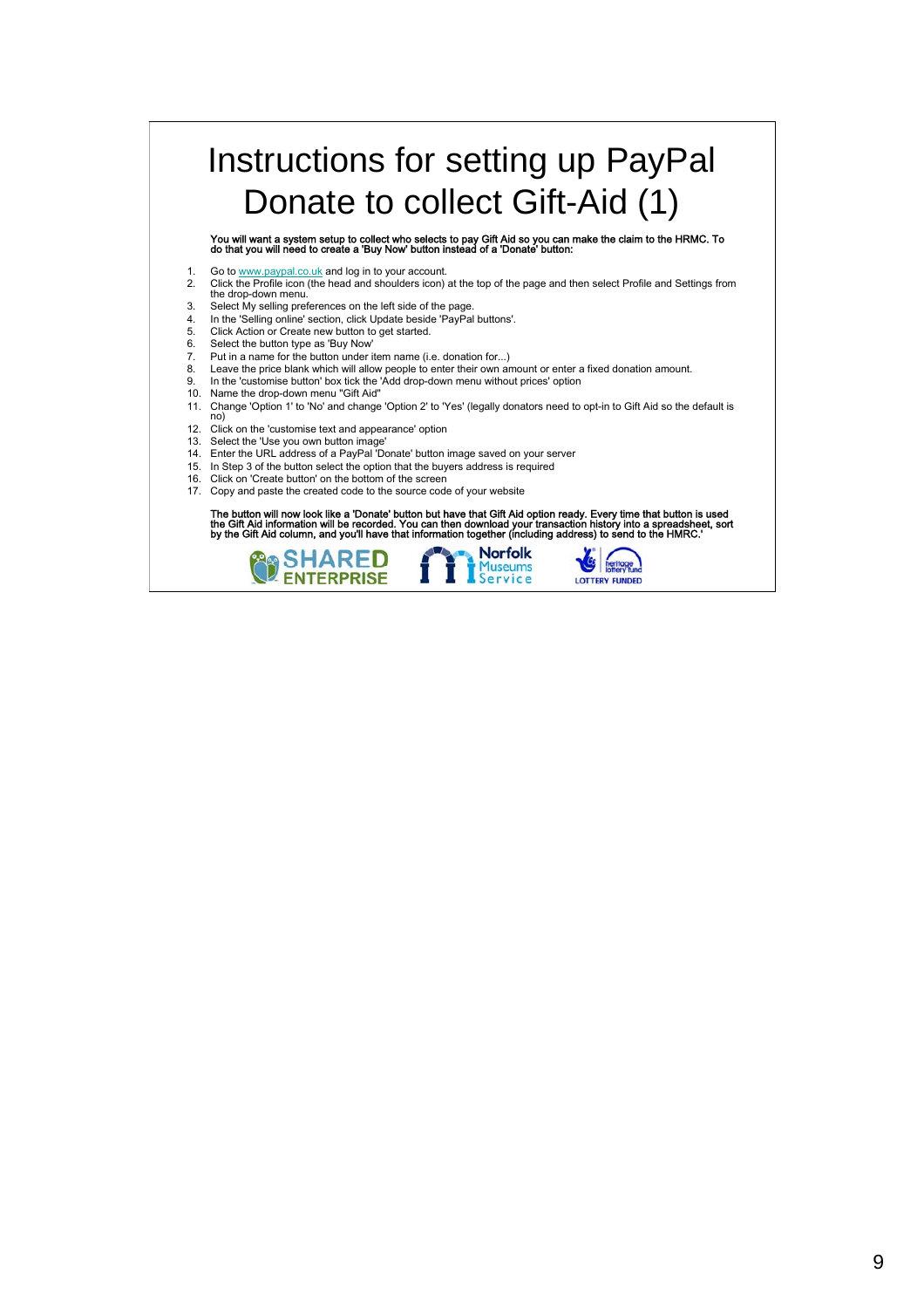#### Instructions for setting up PayPal Donate to collect Gift-Aid (2) PayPal offers a special fee rate for charities. If you run a non-profit organisation you can apply for this rate of just 1.4% + 20p on your donations. To a poply, you need to have as verified Business PayPal account and have specified your business as 'Non Profit'.<br>To apply, you need to have a verified Business PayPal account and have specified your business as 'Non Prof 1. Go to  $\underline{\text{www.paypal.com/uk}}$  log in to your account.<br>2. Click the **Settings** icon at the top of the page Click the Settings icon at the top of the page 3. Under 'Account options', click Upgrade to a Business account and follow the on-screen instructions. Once you have upgraded to a PayPal Business account, you can apply as follows: 1. Go to www.paypal.com/uk and log in to your account. 2. Click the **Profile** icon at the top of the page and then select 'Profile and Settings' from the drop-down menu. 3. In the 'Business Information' section, click Update. 4. Choose 'Non-profit' as the 'Business type'. 5. Click Save. Once you've satisfied the above criteria, you can email us at <u>compliancedd@paypal.co.uk</u> to apply for the charity<br>rate. We'll review your application and notify you of the outcome. You may be asked to provide the following if you apply for a charity fee rate: • Evidence of tax-exempt status and/or registration with any applicable regulatory bodies governing your jurisdiction • A link to confirm the organisation's registration status online (if applicable) • A brief organisational summary or mission statement • Subordination letter from the parent organisation (if applicable) • An authorisation letter on headed paper, signed by an official member of your organisation A detailed explanation of how you'll be using the PavPal account and what type of payments you'll be processing Museums<br>Service

**LOTTERY FUNDED**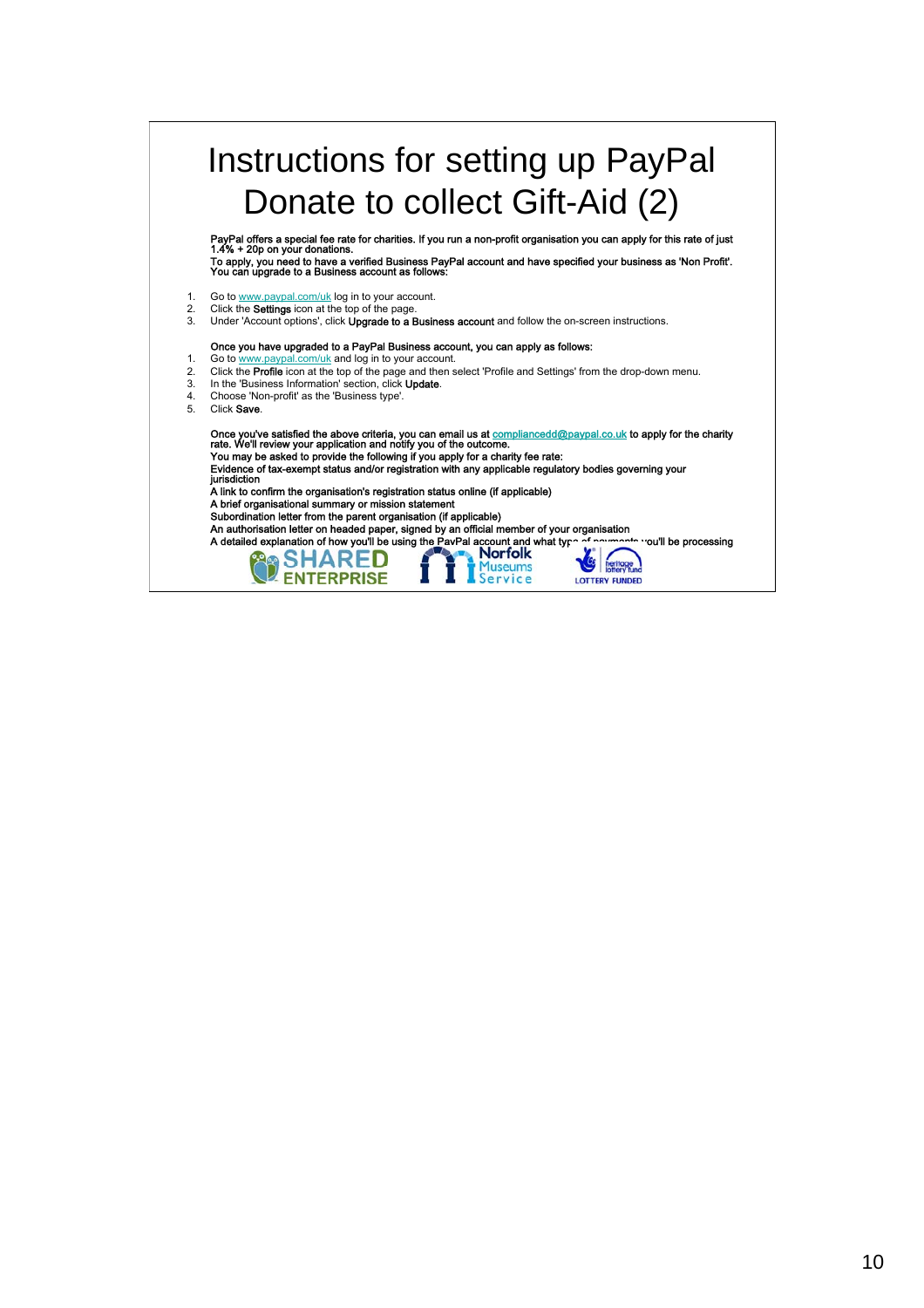

Use the 'search charity' facility on most platforms to find out which other charities are using them. Searching for 'museum' will show you other museums using the platform.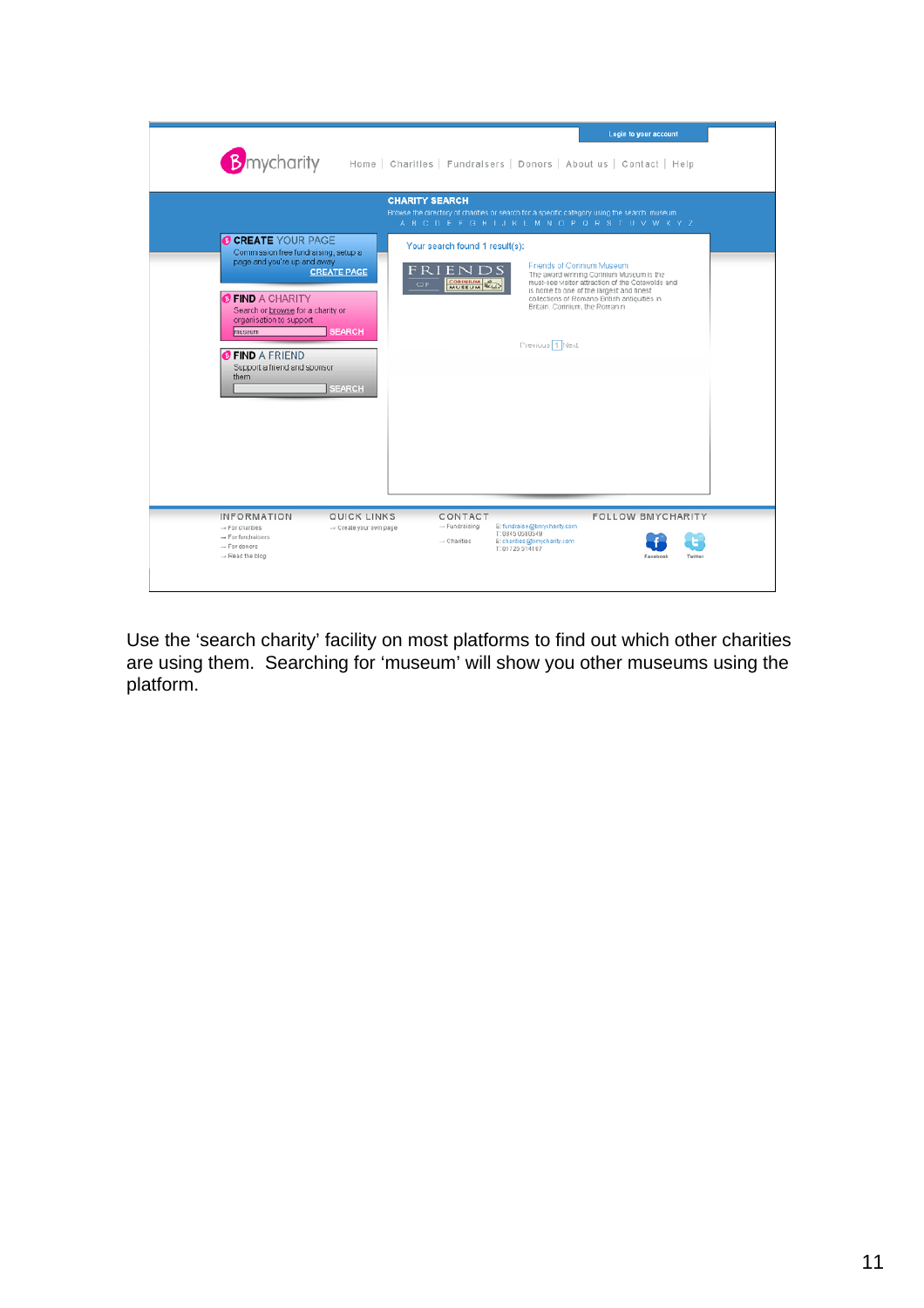

Remember to write an effective 'ask' for your front page. Keep it simple and to the point, starting with the most relevant information. (Start with WHY you are raising money, not the history of your organisation.)

Reading donor comments on this page, donors seem to be responding to a particular appeal, which suggests they have been contacted, either through a direct marketing campaign or via a social media campaign.

How will you make sure people see your page?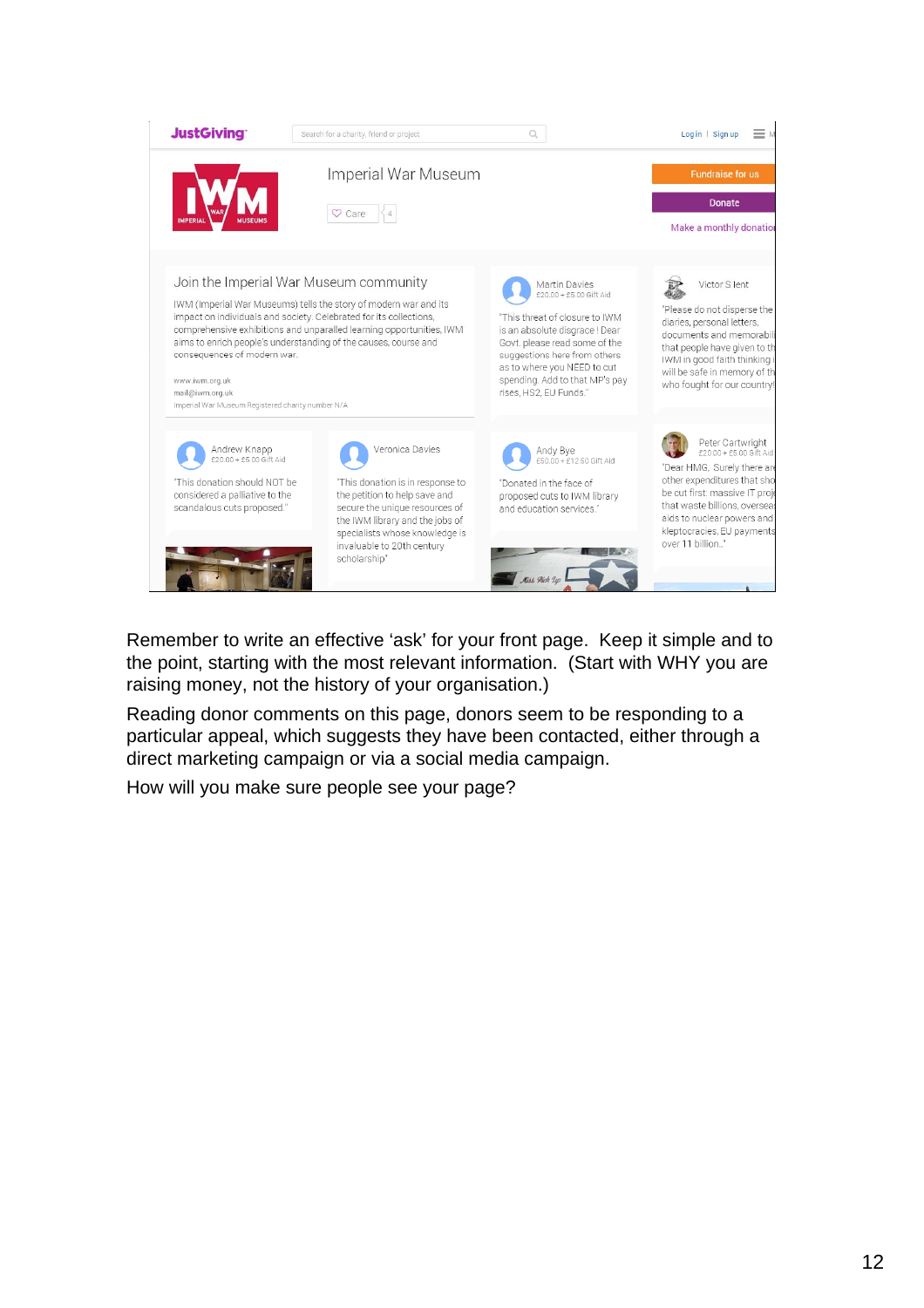

Launch your campaign with a strong event – eg special day focussing on the reason for your fundraising, special reception for major donors who have supported in the past (it's good to get some initial amounts pledged if you can – will your loyal supporters kick off your campaign by posting a big donation? Can anyone offer to give the campaign a boost by timing their donation strategically?)

People like milestones – the next £100, £1000 etc

If you set a lower target, you can always increase it if you beat it sooner than expected.

Use social media, email, leaflets, press, posters and direct mail to direct people to your fundraising page.

Put a link on email signatures.

Tweet or post regularly – especially when nearing a milestone – and tweet or post to thank people.

Email, tweet and post reminders to donate. People who didn't respond the first time will often do so on receiving a reminder.

If your platform has the facility to do so, customise the automatic thank you messages and send extra thanks / progress updates regularly.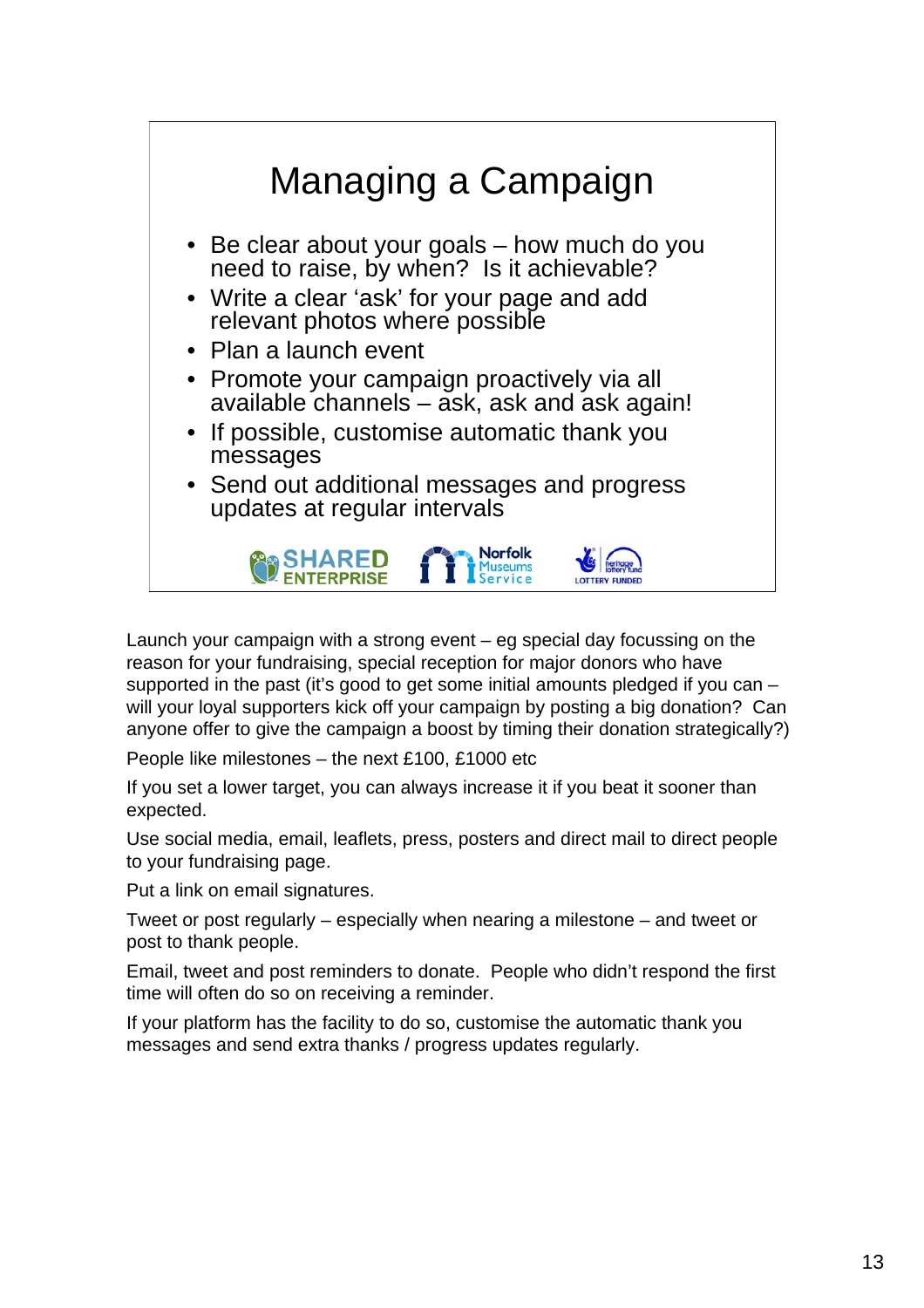

## Social Media

### **JustGiving's 2011 Statistics:**

- "In September 2011 over 27% of all JustGiving donations were driven through Facebook" – estimated to be nearer 50% now
- Twitter users are the most generous average donation via Twitter was £30.26 compared to Facebook users' average of £18.33, **but** Facebook users donate the most frequently

*(Click the infographic for hyperlink)*

**Norfolk** 

Museums<br>Service



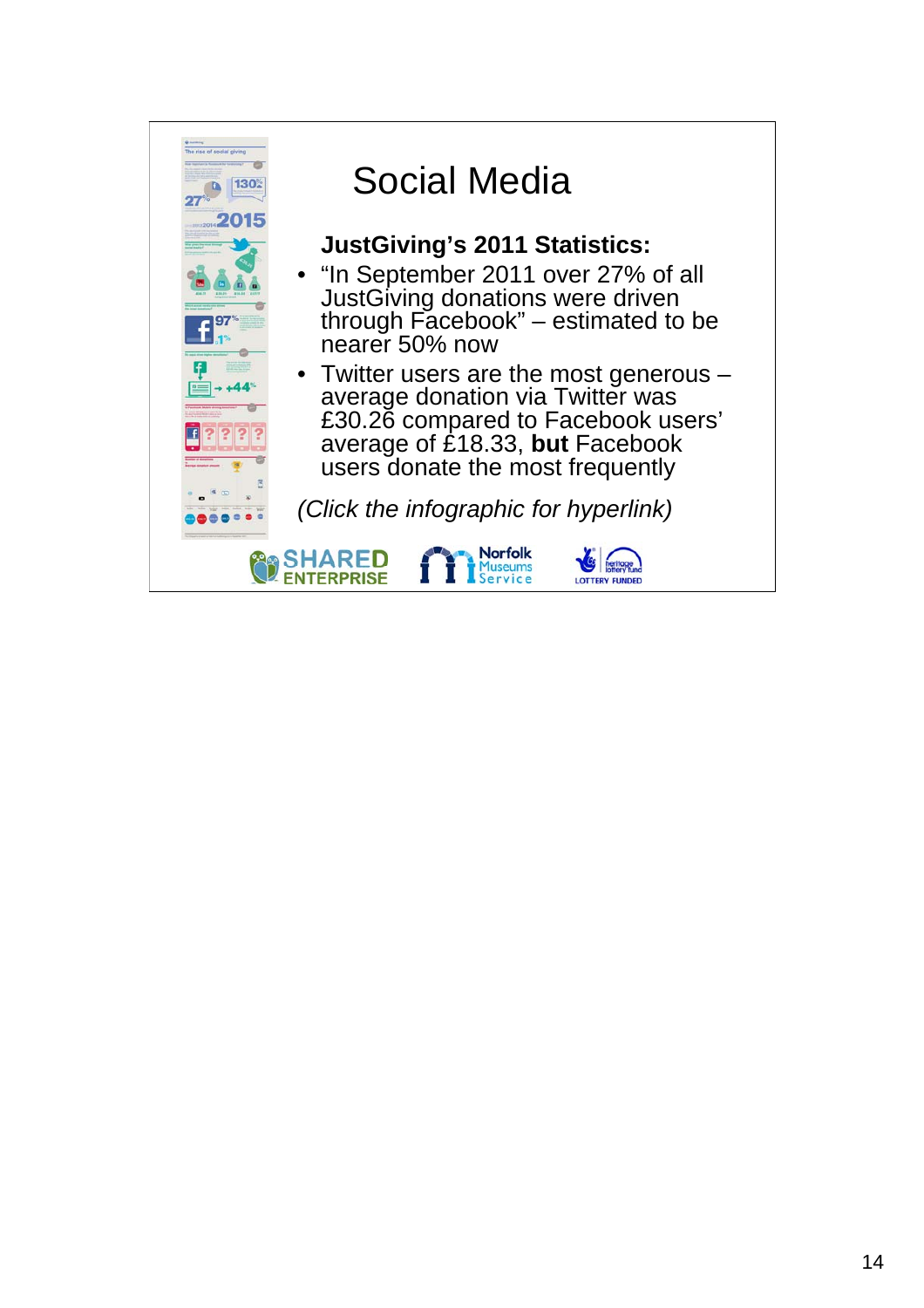

Plan an event for the end of your campaign, eg special 'unveiling' or exhibition, preview or special reception for major donors.

Make it as easy as possible for the press to use your story – giving them good quality images can help.

Updating text on the page – be clear about what has happened as a result of reaching your fundraising target. If you didn't reach your target, be overwhelmingly positive about what you did achieve and what has happened as a result. Be sure to thank your supporters!

Update your database of donors. If you don't have one, start one! A simple spreadsheet can be enough to begin with. Some platforms will allow you to export contact details directly to a spreadsheet. Keep a note of when they donated and how much, if possible. You can then approach them again for your next campaign.